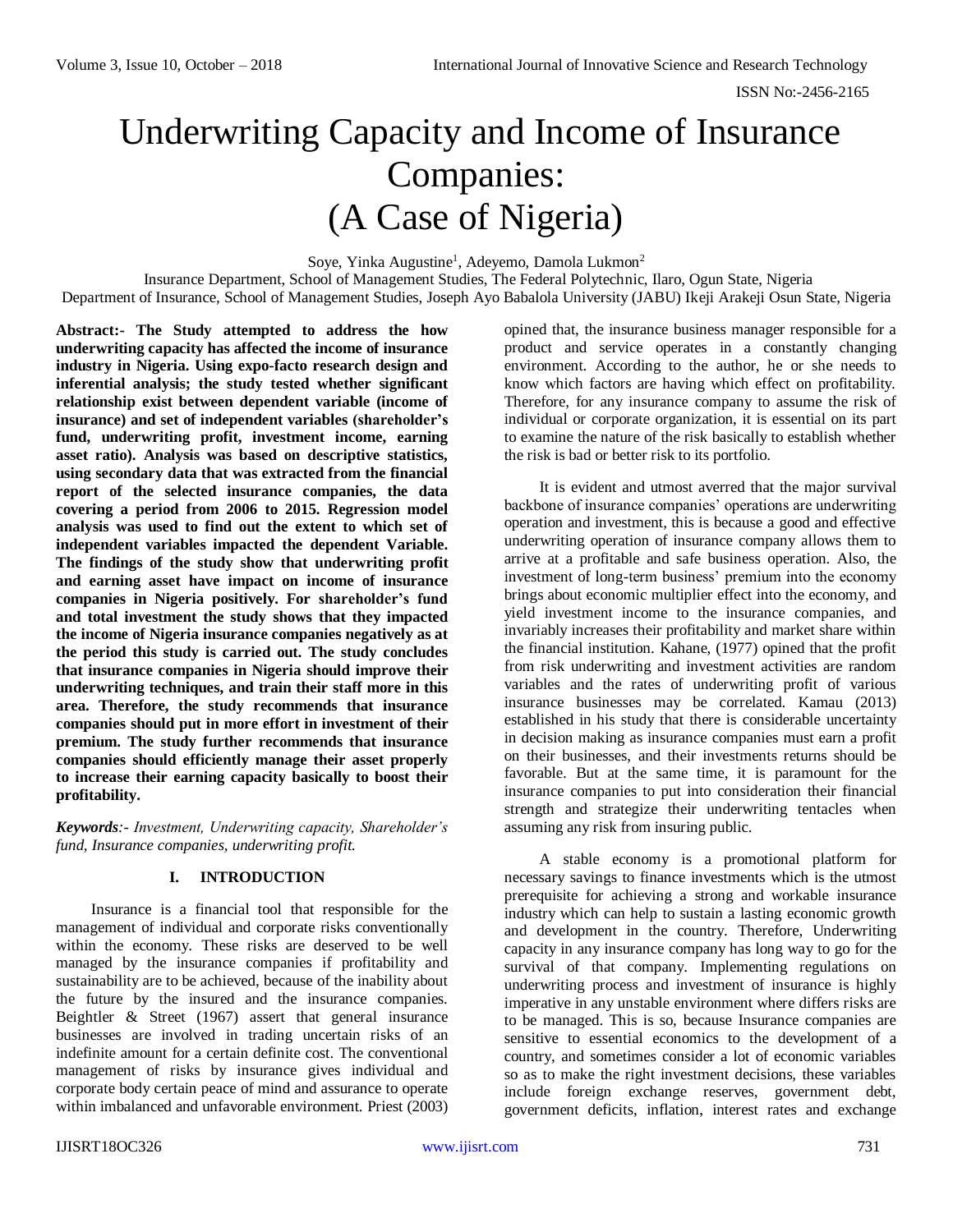rates which have all suffered in recent years as a result of Nigeria's financial indiscipline and misappropriation (Osinuga, 2016). Unfortunately, many issues related to the management of the underwriting business management and investment of premium pooled together from the public insured as a business process in Nigerian insurance industry; still remain aside the core interest of the insurance practioners, stakeholders and government. On this premise, this study stands to investigate how underwriting capacity has really affected the income of insurance industry in Nigeria.

# **II. LITERATURE REVIEW**

#### *A. Conceptual framework*

Underwriting involves the process of examining the risk brought before the insurer, whether to accept, moderate before acceptance or reject the risk. If to accept, at what rate of premium to be accepted, or if to be accepted with moderate, the necessary risk control measures will be applicable. The process is incomplete until necessary underwriting documents are applicable for proper risk documentation, such as medical reports that show the health condition of the proposer, bills that show the value of property to be insured. The underwriter can also make use of past relevant risk data that can provide relevant information to the statistical possibility of certain type of risk. Underwriting is the assessment of hazards attributed to the subject matter of insurance, and to determine whether the risk in question associated with the subject matter is to be accepted or rejected. underwriting is defined as a process whereby the underwriter analyze, accept or reject risks for insurance (reinsurance) businesses; this process also involves assessing, classifying and selecting the insurable and noninsurable risks, setting the insurance periods, terms and conditions as well as liability limits and calculating the premium rates" (Arhipov, 2007).

Underwriters are trained insurance professionals who mitigate the effects of adverse selection of risks by carefully accepting the applications whose loss exposures are very minimal, that are good risk for insurance coverage with the intention of charging premium that is accurately reflect the loss exposures in the pool of fund, take proper care of the applications, and monitoring the risk account book carefully. An insurance underwriter is a professional that has the ability to understand the risks to which the underwritten object is exposed to before accepting it (Macedo, 2009). This ability can achieved through both theoretical studies applied to the risk, and the result of years of experience dealing with similar risks and paying claims on those exposures (Macedo, 2009).

#### *B. Theoretical framework*

#### *Underwriting Capacity*

Nigeria as a black nation has the potential biggest insurance market in Africa, but weaknesses in the industry meant that most of the large insurance business was managed by foreign companies (Obaremi, 2007). Now the domestic industry is poised not only to penetrate deeper in the local market but to expand to other regions of Africa (Obaremi, 2007). Onaolapo (2005) sees underwriting capacity as the combination of the retention strength of insurance companies and the treaty or facultative cover provided by reinsurance companies to support their businesses. The International Association of Insurance Supervisors (IAIS) as cited in Onaolapo, (2005) issues some ethical principles, standards and guidance documents on insurance businesses globally. In its No. 5 principle issued in the month of January, year 2002 on Capital Adequacy management and Solvency margin of insurance companies, the body seriously intensified for the principle of adequate technical provisions as the bedrock of a sound and healthy capital adequacy and solvency regime in insurance business operations globally. According to Onaolapo, (2005) this approach indicates how the position of advocates of risk-based capital determining the adequacy in insurance companies, or otherwise of the existing levels of capital in the industry.

Underwriting capacity of any insurance company is the financial ability of that company that determine the limit its risk shouldering. Financial capital is of essence in any viable business but the peculiar nature of insurance business requires more capital in the context of underwriting capacity (Onaolapo, 2005). Talking about the fact that the last completed recapitalization process exercise in Nigeria insurance industry was year, 2007, the former minister for finance Mrs. Kemi Adeosun as cited in Vanguard News paper (2016) on the  $12<sup>th</sup>$  of July, 2016 said that insurance sector in Nigeria was due for another new face of recapitalization following the need to reposition the industry in the economy. The Minister stated this at the opening ceremony of the National Insurance Conference organized by the sector's Insurance Industry Consultative Council (IICC) with the theme 'Expanding National Resources and Infrastructure in Challenging Times' held in Abuja. Although, the 2005 recapitalization of insurance industry in Nigeria was carried out to increase the shareholders' value, ensure greater efficiency and provide the insurance companies with the requisite capacity to underwrite lager-risk (Epetimehin, 2013).

As expressed out by Fola (2013), insurance companies in Nigeria have witnessed positive transformation in recent years arising from the new reforms embarked upon by NAICOM. This is enough to say that these reforms were intended primarily to reinforce the Federal Government's Vision 2020 of deepening insurance penetration in the economy to become the insurance industry of choice among the emerging markets in Africa, in terms of capacity, safety, transparency and efficiency in addition. According him Nigeria would achieve rapid and sustained sound economic growth if it efficiently embraces its insurance penetration whereby more members of the population buy one or more of the available insurance policies. However, Chukwulozie (2008) in his research showed that inadequate capital base, dearth of appropriate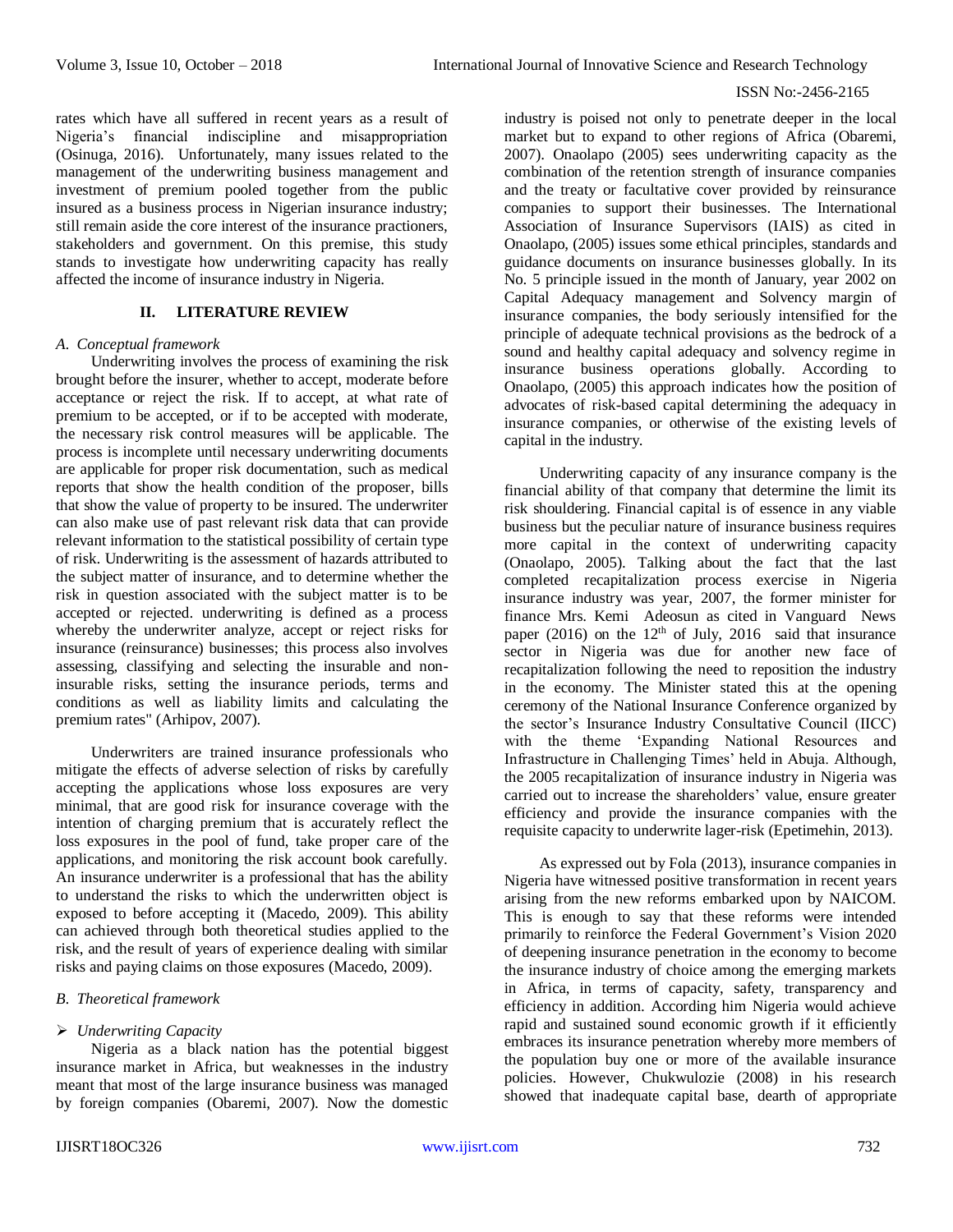human capital, poor investment returns; poor structures of corporate governance; and the absence of risk management framework are includes other major problems that have been preventing the Nigerian insurance sector to impact positively on the economy. This is so because a organization's risktaking attitude has aroused numerous researcher's interests because it concerns the financial interests of various corporate stakeholders (Zou, Min-Ming, Yang, &Wang, 2010). This is significantly important in the financial institutions where the protection of the customers is always of the utmost concern. This means that the insurance companies are bed rock to the survival of economy, therefore, when accepting the risks from insuring public, efficient underwriting measure needs to be applied so as to ascertain proper rate of premium and minimize volatility in their own business. This is so because, one of the significant roles of an insurance company is the underwriting process, including selecting, classifying, and pricing of risk for insurance coverage (Fan, 2014).

#### *Investment*

The Nigeria environment is very unstable and unfriendly for investment do to political imbalance and current recession, but insurance companies have to invest in the economy because they are the bedrock of the economy. Ahmed (2012) describes insurance companies as creator of national wealth and mobilizer of funds for economic growth. This means that it has become necessity for insurance companies to invest, but Nigeria investment environment is challenging for fixed income securities for insurance companies, with low yields factored by high rate of inflation, and exposure to mark-tomarket losses when interest rates rise currently. The term 'investing" could be attributed to different business activities, but the common target goal in these activities is to "employ" the money (funds) during the period of time, seeking to enhance the investor's wealth generation (Epetimehin, 2014). Obviously, both insurance and reinsurance business operators engage their assets in investment to support, and meet up their business liabilities, therefore, return on investment is all-time determinant factor of their business' profit generation. Both insurers and reinsurers companies need to efficiently manage their investment risks, and balancing the need to maintain a prudent diversification of their investments, whose risk is appropriate to the risk profile of their business liabilities, with the need for adequate and robust investment incomes.

The insurance companies mobilize large amounts of financial resources from the premium paid by the insuring public and use part of the funds to invest after official expenses (Akpan and Joseph, 2017). Heyman and Rowland (2006) in their study assert that investment officers of publicly manage insurance companies battling with the question of how best to contribute to shareholders value in their companies. The authors scholarly submitted that it is wise enough to manage the investments of the insurance companies' operations independently, as if they were a closedend investment company that happens to be funded by

insurance underwriting activities. For insurance companies to survival and unraveled the threat of competitive environment, it is imperative enough for them to invest their long-term business premium into the economy wisely. Kamau (2013) submitted that there is an operational problem of determining an efficient way of evaluating organizations' investment returns, and the compounded rate of cash inflows should be more than that of cash outflows for insurance companies to avoid generating capital at a costly amount. The author stresses further that the amount of investible funds generated by insurance companies at times depends on external factors for instance the efficiency of the judicial system in processing settlement of claims.

In Nigeria, the Insurance Act of 2003 established in Section 25(1) of the act that "an insurance company shall at all time in respect of the insurance business transacted by the company in Nigeria, invest and hold investments in Nigeria assets equivalent to not less than the amount of policyholders' funds in such accounts of the insurance company. Therefore, it is better to invest the insuring public's funds primarily to defease the firm's liabilities and thus support the investment operations of a company whose principal value derives from its insurance activities (Heyman and Rowland, 2006). Akpan and Joseph (2017) opined that the investment objectives of insurance companies among others are mainly future safety, liquidity and growth of their business. It is utmost true that these objectives which form the basis of investment portfolio structure of insurance companies are based on their liabilities, their operational focus and guidelines of the industry's stakeholders which differ from one economy to another. Heyman and Rowland (2006) stated in their study that the insurance companies' investment policy should has two basic aims which are: to treat insurance reserves with a sound fixed-income portfolio; and earning "abnormal returns" on their surplus in "a responsible and disciplined" manner. They submitted that net investment income ("NII") is the best standard for companies' performance, and that active efficient management and portfolio approaches that aim to produce a growing, but relatively stable NII would maximize market value. Insurance companies as institutional investors actively invest in government securities, loans and housing or real estate development, among others in the economy (Ojo, 2010). But, insurance companies generate investing funds especially from their life assurance business, because these funds are for long-term contract, they invest these large accrued premiums into the economy.

# *Underwriting Profit*

Typically, insurance companies arrive at underwriting profit by adding together the sum of underwriting premium and investment gains, deducts income taxes, loading expenses, administrative expenses, and genuine claim incurred. In summary put, underwriting profit is the total net premium earned less claims and expenses incurred by insurance companies. Before 1960s, a minimum 5% underwriting profit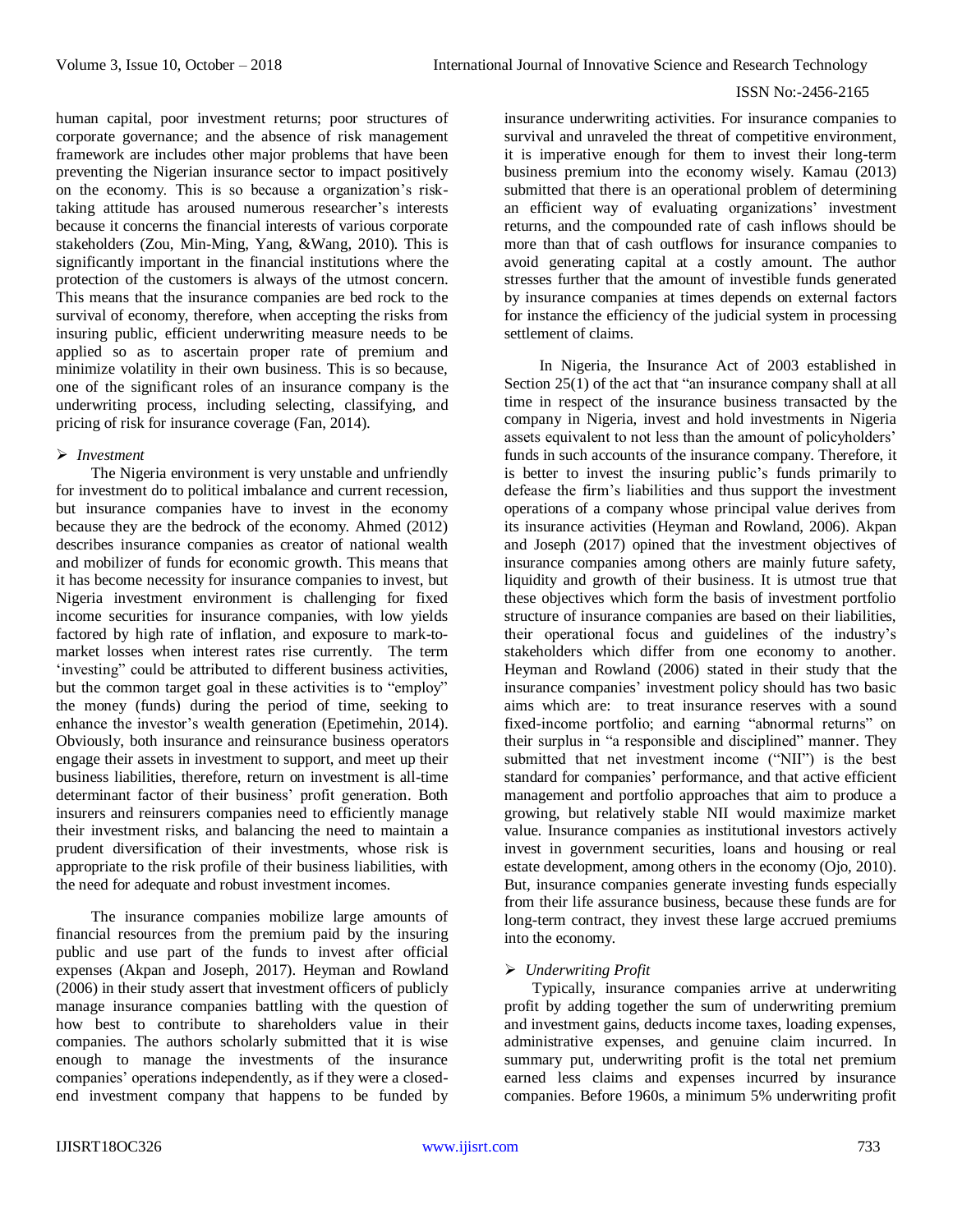provision was allowed as appropriate for most lines of insurance companies, notwithstanding inadequate theoretical justification (D'Arcy & Garven, 1990). Insurance companies should see underwriting profit as the utmost concern within the limitation of regulations, in both real and threatened situation. It is possible for insurance companies to survive with zero underwriting profit performance, and still do better in their business operation than operating essentially as an investment trust companies (Hofflander & Drandell, 1969). Any insurance company operating in an unfavorable business environment with constraints on its business operating policies, the constraints are arrived at through experiences and intuitions.

#### *Relationship between investment and underwriting profit*

The total profit for an insurance company is roughly the sum of underwriting incomes plus investment gains less taxable income (Robbin, 2004). According to Kerman (2012) the shareholders fund and the premiums earned, another factor that adds to the profitability of the company is investment income. The investment incomes of an insurance company include the sum of interest, dividends realized, and real estate income plus capital gains realized (Robbin, 2004). Kerman (2012) scholarly opined that the money earned from investment can be used for reinvestment, and adding more to the company's profit margin. Company can make an overall profit with healthy investment, even if underwriting business is at negative (Robbin, 2004). Although, a certain percentage of it which depends on how much the investors contributed is distributed among the shareholders (Kerman, 2012), and also, negative underwriting performance can also lower income taxes by offsetting otherwise taxable investment gain (Robbin, 2004).

Therefore, it is worth to know for the insurance companies that if the premiums realized to surplus ratio increases, then the investment gain on assets will likely to reduce because, the percentage of un-invested assets emanating from the insurance business operations, such as cash flows and agents' balances, will tend to increase, and with a higher premiums to surplus ratio the element of risk to the company's equity becomes more and this would have to be compensated for by a more conservative investment policies. However, the negative effect of investment income on premiums of insurance companies is expected, which is attributed to the fact that the insurance may adjust the underwriting margin as the basis of premiums according to the gain/loss of their investment to reach a target rate of return on equity (Wen and Born, 2005). An insurance company can peacefully and safely write larger risks that would invariably increase premium volume if the company underwriting results are more attractive, and favorable. According to Ismail (2013) a rise in profit/interest rates produces greater returns on company's investment assets, and this will increase the total returns of the company, provided the returns are not counteract by lower underwriting incomes.

According Kamau (2013) general insurance companies generate investing funds for two principle reasons; premiums paid in advance and time lag on payment of claims. The funds generating factors are separated from among lines of insurance business due to variation in claims payment lag time (Cummins & Nye, 1981). Under property insurance business, claims are settled relatively faster, thus loss reserves are comparatively slower, inherently settlement of claim delays under Liability lines of business, this permits the insurance company to hold and invest premium balances into the economy for longer period, for these lines of business, funds generating factors are higher compared to property lines of business (Kamau, 2013).

- *C. Research Objectives/ Research questions/ Research Hypotheses*
- *Research Objectives*
- To determine the impact of Shareholder's fund on the income of insurance companies in Nigeria
- To determine the impact of total investment income on the income of insurance companies in Nigeria.
- To determine the impact of earning asset ratio on the income of insurance companies in Nigeria.
- To determine the impact of underwriting profit on the income of insurance companies in Nigeria.

### *Research questions*

- To what extent has Shareholder's fund affected the income of insurance companies in Nigeria?
- To what extent has total investment income affected the income of insurance companies in Nigeria?
- To what extent has earning asset ratio affected the income of insurance companies in Nigeria?
- To what extent has underwriting profit affected the income of insurance companies in Nigeria?

#### *Research Hypotheses*

- $H_1$ Shareholder's fund has no significant impact on the income of insurance companies in Nigeria.
- $H<sub>2</sub>$  Total investment income has no significant impact on the income of insurance companies in Nigeria.
- $H_3$  Earning asset ratio has no significant impact on the income of insurance companies in Nigeria.
- $H<sub>4</sub>$  Underwriting profit has no significant impact on the income of insurance companies in Nigeria.

# **III. METHODOLOGY**

Research design assists the researcher to develop a mental image of the structure for his study, and gathering of data and the analysis of the data (Asika, 2006). The study employed an *ex-post facto* research design in collating quantitative data for this study to establish the relationship between underwriting capacity and the income of insurance industry. The justification for adopting this type of research design is because, this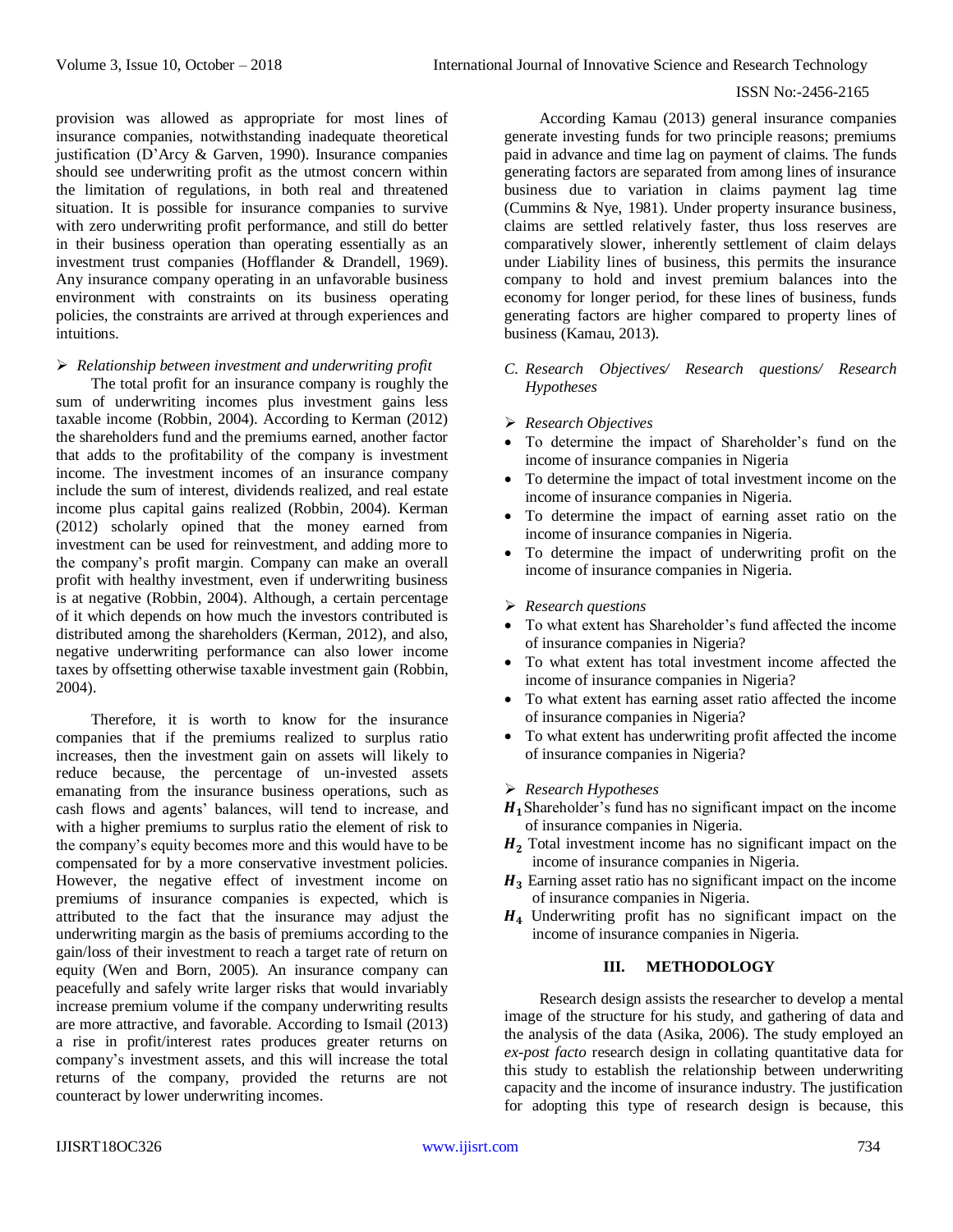research is undertaken after the events have happened, and the data are already in existence for further usage. The population for this study is the entire insurance companies in the Nigerian insurance industry; the reason for chosen registered insurance companies is to focus on a sample area of study that would stand to represent all quoted insurance companies in Nigeria. The choice of these companies is based on the fact that they fully satisfied the listing requirement of Nigerian Stock Exchange (NSE) and must have available data required to carry out the analysis of this study. Five insurance companies out these registered companies are randomly selected for this study. Therefore, financial statements of the companies randomly selected served the purpose for data gathering for the analysis of this study, with a scope of 6 years (2011 to 2015). This study adopted an econometric empirical analysis, using ordinary least squares (OLS) estimation technique.

| Notatio | Depende  | Descripti      | Independen  | Description |
|---------|----------|----------------|-------------|-------------|
| n       | nt       | <sub>on</sub>  | t Variables |             |
|         | Variable |                |             |             |
| Y       | Gross    | <b>Natural</b> |             |             |
|         | premium  | of<br>Log      |             |             |
|         |          | Gross          |             |             |
|         |          | premium        |             |             |
| X1      |          |                | Investment  | Natural log |
|         |          |                | income      | of<br>total |
|         |          |                |             | investment  |
|         |          |                |             | income      |
| X2      |          |                | Earning     | Premium     |
|         |          |                | asset ratio | earned/Tota |
|         |          |                |             | 1 asset     |
| $X_3^2$ |          |                | Underwritin | Natural log |
|         |          |                | g profit    | of          |
|         |          |                |             | underwritin |
|         |          |                |             | g profit    |
| X4      |          |                | Shareholder | Natural log |
|         |          |                | 's fund     | of          |
|         |          |                |             | Shareholder |
|         |          |                |             | 's fund     |

Table 1:- Descriptions of Dependent and Independent Variables

# **IV. ANALYSIS AND INTERPRETATION**

# *A. Regression analysis*

This study adopts expo-facto research design. Uses multiple regression analysis to examine the predictive ability independent variable (underwriting capacity proxy by: total investment income, shareholder's fund, underwriting profit, and earning asset ratio) on the dependent variable. Basically, the interest of researcher for applying regression analysis in this study is to predict the significant impact of each independent variable on the dependent variable. That is, the extent to which shareholder's fund, total investment income, earning asset ratio, and underwriting profit of insurance companies in Nigeria might contribute to the prediction of the companies' perceived gross premium.

The regression model is: *Y*=  $a_0 + \beta_1 X_1 + \beta_2 X_2 + \beta_3 X_3 + U$ Where:

*Y*= Gross premium (GP)

 $a<sub>o</sub>$  = Autonomous

 $x_1$ = Shareholder's fund (SF)

 $x_2$  Underwriting profit (UP)

 $x_3$ = Total Investment income (TI)

 $x_4$  = Earning asset ratio (ER)

|     | Shareholde | Underwriti | Investm | Gross  | Earni |
|-----|------------|------------|---------|--------|-------|
|     | r's        | ng         | ent     | premiu | ng    |
|     | Fund       | Profit     | Income  | m      | asset |
|     |            |            |         |        | Ratio |
| 200 | 10.21      | 8.46       | 9.31    | 10.21  | 2.54  |
| 6   |            |            |         |        |       |
| 200 | 10.41      | 9.26       | 9.22    | 10.11  | 2.12  |
| 7   |            |            |         |        |       |
| 200 | 10.40      | 10.04      | 9.35    | 10.43  | 2.08  |
| 8   |            |            |         |        |       |
| 200 | 10.39      | 9.94       | 9.70    | 10.32  | 2.98  |
| 9   |            |            |         |        |       |
| 201 | 10.50      | 9.84       | 9.59    | 10.12  | 3.10  |
| 0   |            |            |         |        |       |
| 201 | 10.50      | 9.87       | 9.10    | 10.28  | 2.76  |
| 1   |            |            |         |        |       |
| 201 | 10.48      | 9.82       | 9.20    | 10.21  | 2.07  |
| 2   |            |            |         |        |       |
| 201 | 10.21      | 8.46       | 9.31    | 10.21  | 2.54  |
| 3   |            |            |         |        |       |
| 201 | 10.41      | 9.26       | 9.22    | 10.11  | 2.12  |
| 4   |            |            |         |        |       |
| 201 | 10.40      | 10.04      | 9.35    | 10.43  | 2.08  |
| 5   |            |            |         |        |       |

Table 2:- Data used for the study analysis (Source: *Financial reports of the randomly selected insurance companies)*

*Discussion of Result*

| Model | Variables<br>Entered                                                                                                    | Variables<br>Removed | Method |
|-------|-------------------------------------------------------------------------------------------------------------------------|----------------------|--------|
|       | Earning asset<br>ratio,<br>Underwriting<br>profit, Total<br>Investment<br>income,<br>Shareholder's<br>fund <sup>b</sup> |                      | Enter  |

Table 3:- Variables Entered/Removed<sup>a</sup>

b. All requested variables entered.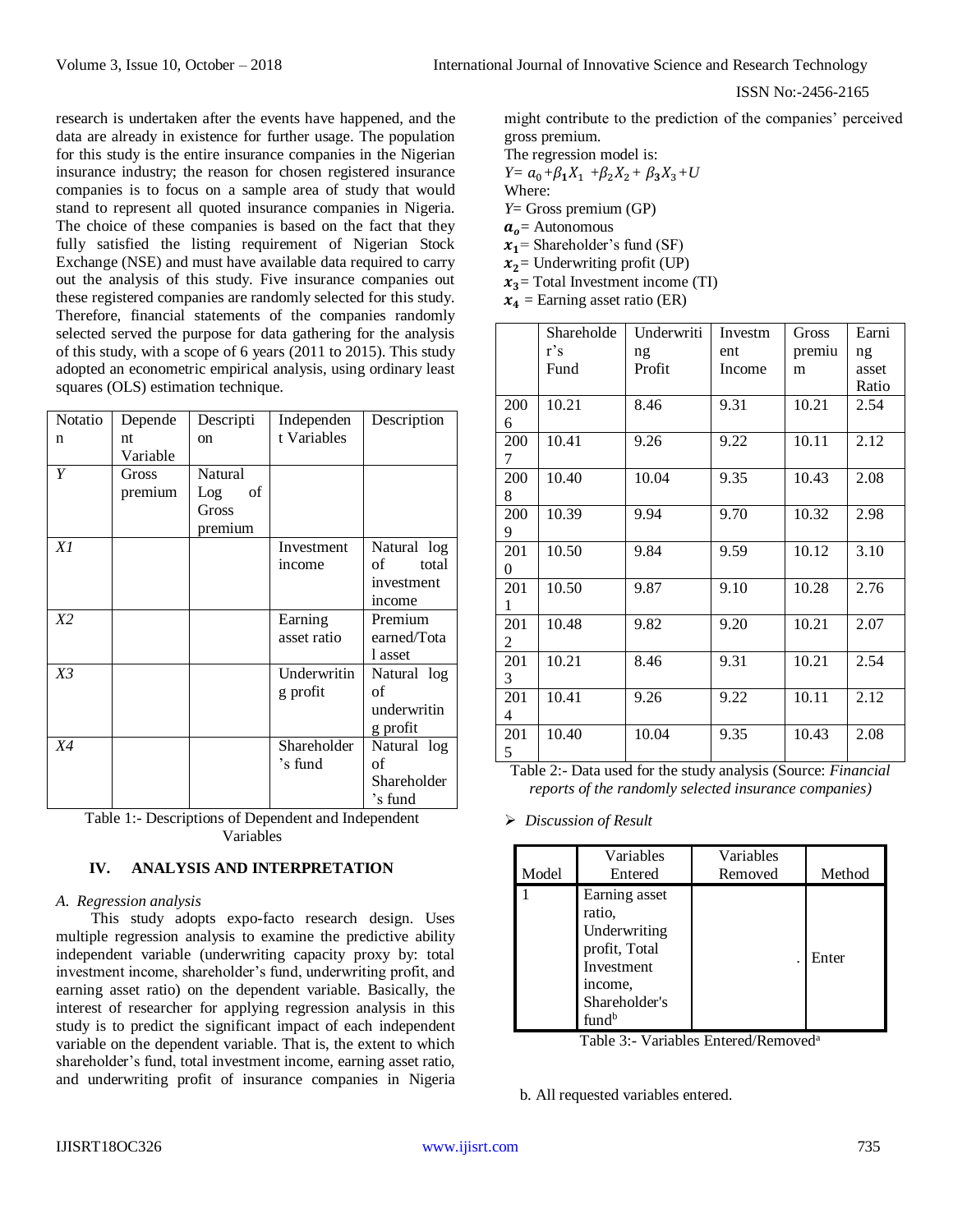| Model                   |      | R Square | Adjusted R<br>Square | Std. Error of<br>the Estimate |  |  |
|-------------------------|------|----------|----------------------|-------------------------------|--|--|
|                         | 997a | .994     | .990                 | .01204                        |  |  |
| Table 4:- Model Summary |      |          |                      |                               |  |  |

 $R = 0.997$  or 99.7%  $R^2$ =0.994 or 99.4% Adjusted  $R^2 = 0.990$  or 99.0%

The coefficient determination ( $\mathbb{R}^2$ ) of the four independent variables that was studied from table 1.6 above indicates how good is the fit of the regression line to the sample observation of the dependent and independent variables, from the study's output,  $R^2$  =0.994, or 99.4%. This implies that about 99.4% of the total variation in the dependent variable i.e. income of insurance companies in Nigeria has been explained by the set of independent variables i.e. total investment income, shareholder's fund, underwriting profit, and earning asset ratio. While other factors not studied in this research contributes 0.6 % of income of insurance companies in Nigeria. Therefore, further research should be carried out to investigate the other (0.6 %) factors influencing income of Nigeria insurance business.

Adjusted  $\mathbb{R}^2$  of 0.990 is an indication that haven considered the likely error (Error term), that may influence the study's result; the independent variables (total investment income, shareholder's fund, underwriting profit, and earning asset ratio) still explained 99.4% of variation in dependent variables.

|                | Unstandardized |       | Standardized |        |      |
|----------------|----------------|-------|--------------|--------|------|
|                | Coefficients   |       | Coefficients |        |      |
|                |                | Std.  |              |        |      |
| Model          | В              | Error | Beta         | t      | Sig. |
| (Constant)     | 32.422         | 1.000 |              | 32.438 | .000 |
| SF             | $-2.197$       | .088  | $-1.901$     | 24.971 | .000 |
| $_{\text{UP}}$ | .435           | .016  | 2.219        | 27.983 | .000 |
| TI             | $-.394$        | .036  | $-.596$      | 10.851 | .000 |
| ER             | .081           | .015  | .269         | 5.577  | .003 |

Table 5:- Coefficients

In table 1.7 above, GP= 32.422-2.197SF+0.435UP-0.394TI+0.081ER

Where GP is Gross premium, SF is Shareholder's fund, UP is underwriting profit, TI is investment income, and ER is earning asset ratio. The equation above indicates that: One percent increases in SF will leads to 2.19 % decreases in gross premium of insurance companies if other factors that will contribute to the growth of their premium are not well kept and controlled. One percent increases in UP will leads to 0.43% increase in gross premium of insurance companies

provided that other factors that will contribute to the growth of their gross premium are well controlled and monitored. One percent increases in TI will leads to 0.394% in gross premium of insurance companies if other factors that will contribute to the growth of their premium are not well kept and monitored effectively. One percent increases in ER will leads to 0.08% increase in gross premium of insurance companies provided that other factors that can contribute to the growth of their gross premium are well controlled and monitored effectively.

| Model |            | Sum of<br>Squares | Df | Mean<br>Square |         | Sig.              |
|-------|------------|-------------------|----|----------------|---------|-------------------|
|       | Regression | .130              |    | .033           | 224.513 | .000 <sup>b</sup> |
|       | Residual   | .001              | 5  | .000           |         |                   |
|       | Total      | .131              | Q  |                |         |                   |

b. Predictors: (Constant), Earning asset ratio, Underwriting profit, Total Investment income, Shareholder's fund

In table 1.8 above, the F value is 224.513. It is significant because the significance level is  $= .000$  which is less than  $P \le 0.05$ . This implies that the regression model is statistically significant, valid and fit. The valid regression model implies that independent variable is showing that it has a positive and significant relationship with dependent variable.

*B. Testing of Research Hypotheses and Interpretation of Result*

The hypotheses to be tested for the analysis of this study are as follow:

# **Hypothesis 1**

Shareholder's fund has no significant impact on the income of insurance companies in Nigeria.

**Table 1.7** shows a significant relationship between Shareholder's fund and gross premium of insurance companies under consideration, where ( $\beta$ = -2.197,  $p$ = < 0.05). Therefore, the study reject *hypothesis 1,* and established that Shareholder's fund has significant impact on the income of insurance companies in Nigeria.

### **Hypothesis 2**

Total investment income has no significant impact on the income of insurance companies in Nigeria**.**

**Table 1.7** above indicates that significant relationship exists between total investment income and gross premium of insurance companies under consideration, where ( $\beta$ = -.394, p= < 0.05). Therefore, the study *rejects hypothesis 2,* and established that total investment income has significant impact on the income of insurance companies in Nigeria.

## **Hypothesis 3**

Earning asset ratio has no significant impact on the income of insurance companies in Nigeria.

**Table 1.7** above shows that significant relationship exists between earning asset ratio and gross premium of insurance companies under consideration, where ( $β = 0.081$ ,  $p = < 0.05$ ). Therefore, the study *rejects hypothesis 3,* and established that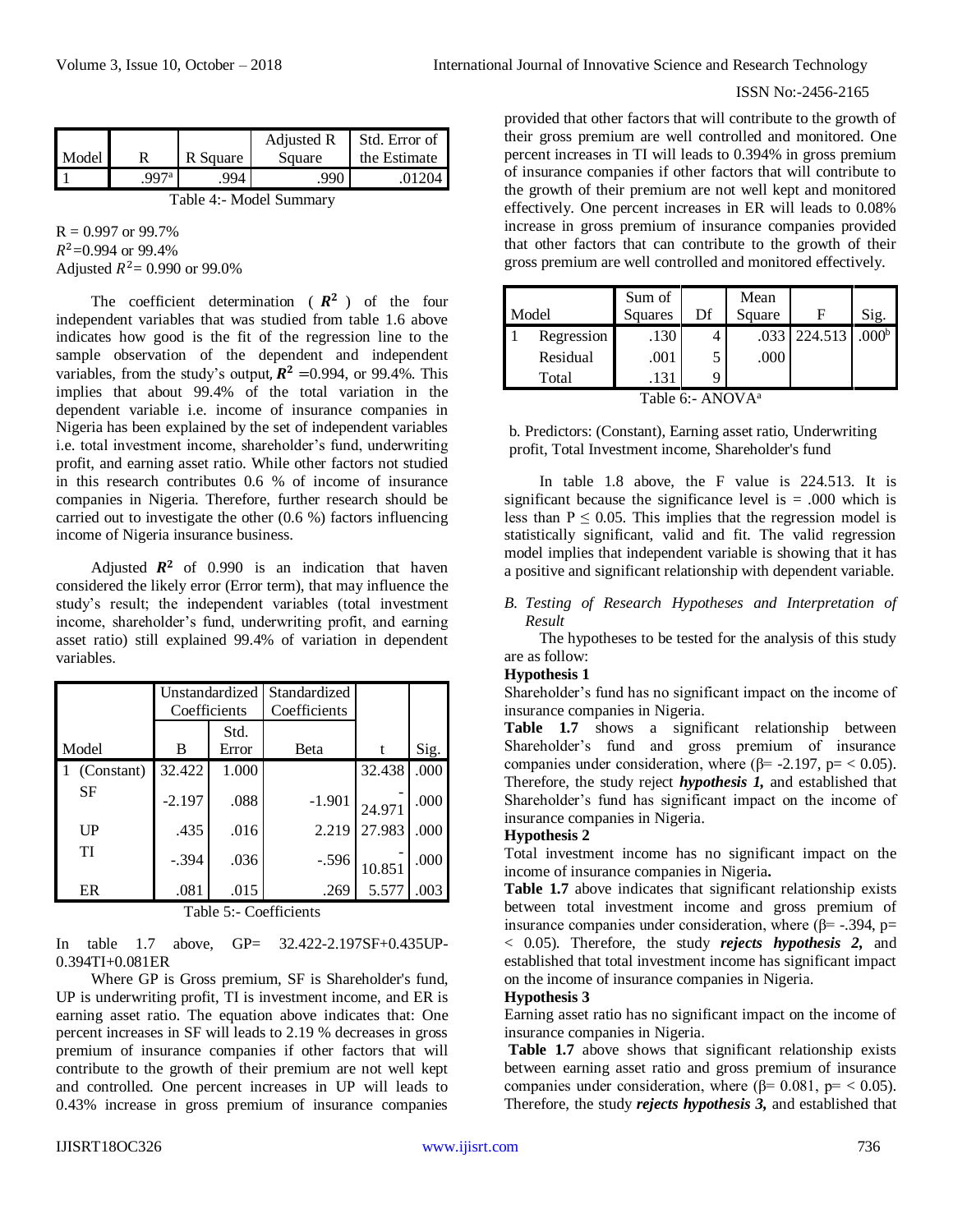earning asset ratio has significant impact on the income of insurance companies in Nigeria.

# **Hypothesis 4**

Underwriting profit has no significant impact on the income of insurance companies in Nigeria.

**Table 1.7** above indicates that significant relationship exists between underwriting profit and gross premium of insurance companies under consideration, where ( $\beta$ = 0.435, p= < 0.05). Therefore, the study *rejects hypothesis 2,* and established that underwriting profit has no significant impact on the income of insurance companies in Nigeria.

# *C. Decision Rule*

Under Table.1.8 above, F-value of 224.513 as against Fcritical (F-tabulated) at 0.5% level of significant, the degree of freedom = n-1, i.e.  $5$ -1=9, F-critical (F-tabulated) = 5.117.

Since decision rule posits that significant relationship exist between dependent and independent variable when Fcalculated is greater than F-tabulated.

Given F-tabulated of 5.117 as against F-calculated of 224.513 there exists a significant relationship between the dependent variable (gross premium) and set of independent variables (underwriting profit, total investment income, earning asset ratio, and shareholder's fund).

# **V. CONCLUSION**

The study determines the effect of underwriting capacity on the income of insurance companies in Nigeria. The study has empirically verified how underwriting capacity has affected the income of insurance business in Nigeria. The study revealed that: underwriting profit; and earning asset ratio have meaningful impacts the income of insurance companies in Nigeria, which implies that much efficient underwriting with good loading and adequate rating of insurance companies and effective management of their assets will guarantee more profitability for their industry. This is justified by the work of Kamau (2013) that insurance companies are making underwriting profit, as well as operating activities break-even, but long-term survival was anchored by their operational ability to generate investment returns, and that adequate pricing of risks underwritten changes to high underwriting profit providing impetus for innovations to sustain a trend of high underwriting profit. Therefore, the insurance companies in Nigeria. Again, insurance companies should intensify the management of their earning assets so as to take part in the growth of the economy, to ensure solvency, to charge low premium, to get a perfect look and examination on risk premia of various assets, in effect their expected future values, is paramount for asset allocation. Ren *et al.* (2008) show that underwriting costs and insolvency risks faced by insurance companies are expected to be higher in hard markets than soft markets, therefore the companies may take on more asset risks in soft markets and forgone them in hard markets.

Also, the study reveals that shareholders' fund and total investment income has negative impact on the income of income of insurance companies in Nigeria. This indicates that insurance companies should study the trend of the financial market before investing their premium. Also, insurance companies in Nigeria should call for recapitalization of the industry, so that they can compete globally with their counterpart abroad. The study therefore concluded that insurance companies in Nigeria should improve their underwriting techniques, and train their staff more in this area. And also, the industry should invest more into the economy, and on their asset management.

# **VI. RECOMMENDATIONS**

Based on the findings of the study and the conclusions made, the study recommends that insurance companies should put in more effort in investment of their premium. Also, the study suggests that insurance companies should efficiently manage their asset properly to increase their earning capacity basically to boost their profitability. The insurance business regulator should collaborate with the stakeholders in insurance to ensure rapid response to investment of insurance companies in the economy, so that it will encourage the insuring public to have trust in insurance business in Nigeria. The Nigeria insurance companies should ensure collective effort in the area of corporate governance to ensure transparency within the industry, and increase adequate efficiency the area of their underwriting activities.

# **REFERENCES**

- [1]. Ahmed, K. R. (2012): Enhancing the Value of Insurance in Nigeria through Paradigm Shifts. Journal of Chartered Insurance Institute of Nigeria, 12(3): 16-19.
- [2]. Akpan, I.T. and Joseph, E.M. (2017) Comparative analysis of insurance companies and commercials banks' investment portfolios and economic growth in Nigeria. Arabian Journal of Business and Management Review (Nigerian Chapter) Vol. 4, No. 2, 20176. Sourced from [www.arabianjbmr.com](http://www.arabianjbmr.com/)
- [3]. America Institute for Chartered Property Casualty Underwriters (2012) Fundamentals of Underwriting.
- [4]. Arhipov, A. P. (2007) Anderrayting v strahovanii. Moskva, JUNITI-DANA. klyuch k finansovoy stabilnosti strahovchika, http:// [www.ininfo.ru/mag/2006/2006-06/2006-06-](http://www.ininfo.ru/mag/2006/2006-06/2006-06-%20014.html) 014.html.
- [5]. Asika, N. (2006). Research Methodology in the Behavioural Sciences. Lagos:Longman Publishers, Beightler, C. S., & Street, R. L. (1967). Profit Planning in Non-Life Insurance Companies through the Use of a Probability Model. The Journal of Risk and Insurance, 34(2), 255–267.
- [6]. Chukwulozie O (2008). Benefit of insurance recapitalization to the economy. Organizat.Rev. 11(1):53-60.